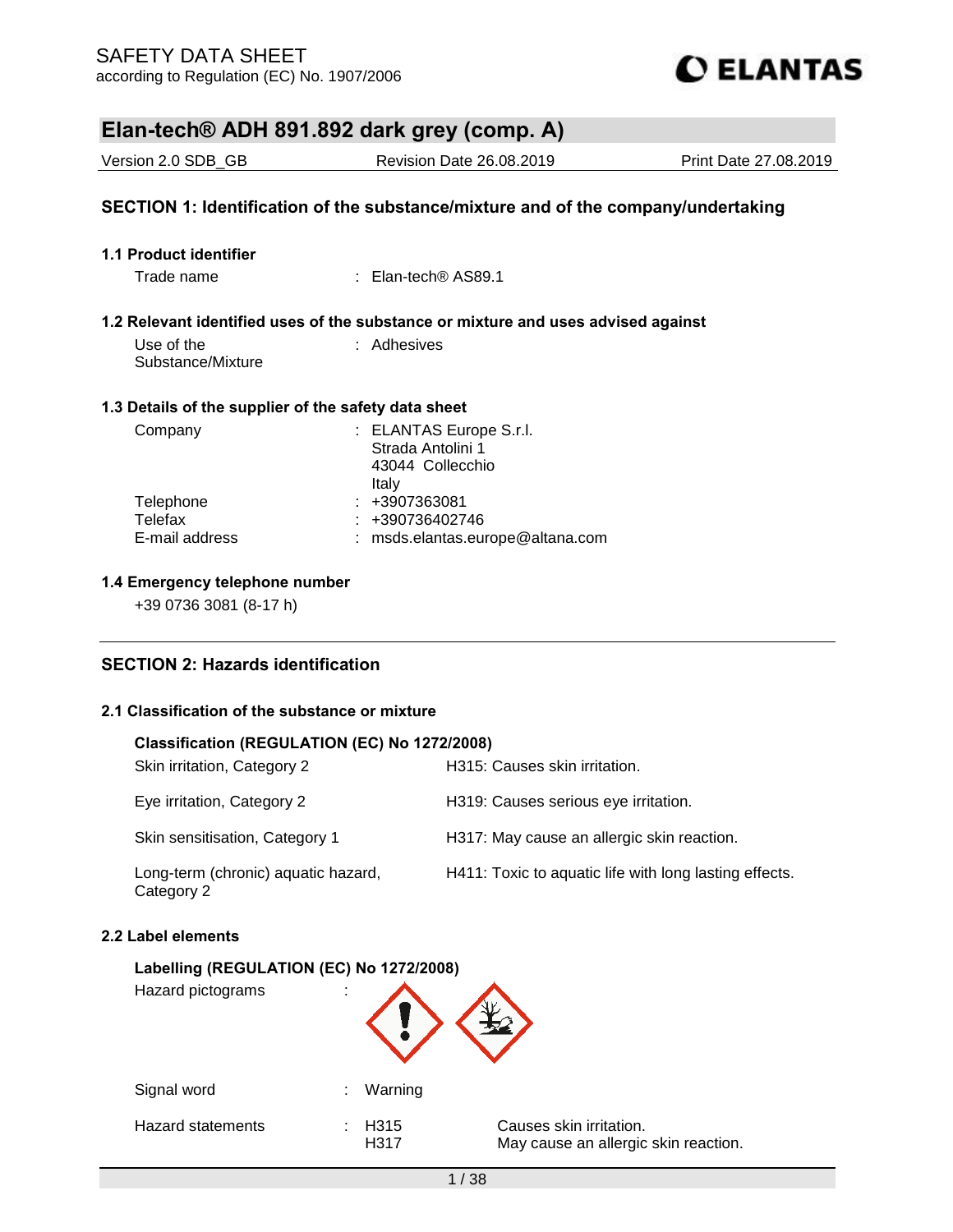

| Version 2.0 SDB_GB       | Revision Date 26.08.2019 | <b>Print Date 27.08.2019</b>                                        |  |
|--------------------------|--------------------------|---------------------------------------------------------------------|--|
|                          | H <sub>3</sub> 19        | Causes serious eye irritation.                                      |  |
|                          | H411                     | Toxic to aquatic life with long lasting effects.                    |  |
| Precautionary statements | $:$ Prevention:          |                                                                     |  |
|                          | P <sub>261</sub>         | Avoid breathing dust/ fume/ gas/ mist/<br>vapours/ spray.           |  |
|                          | P <sub>273</sub>         | Avoid release to the environment.                                   |  |
|                          | P <sub>280</sub>         | Wear protective gloves/ eye protection/ face<br>protection.         |  |
|                          | Response:                |                                                                     |  |
|                          | $P333 + P313$            | If skin irritation or rash occurs: Get medical<br>advice/attention. |  |
|                          | $P337 + P313$            | If eye irritation persists: Get medical advice/<br>attention.       |  |
|                          | $P362 + P364$            | Take off contaminated clothing and wash it<br>before reuse.         |  |

Hazardous components which must be listed on the label: Phenolic epoxy resin F-44

bis-[4-(2,3-epoxipropoxi)phenyl]propane

Phenol, 4,4'-(1-methylethylidene) bis-, polymer with 2,2'-[(1-methylethylidene) bis(4,1 phenyleneoxymethylene)]bis(oxirane)

1,6-bis(2,3-epoxypropoxy)hexane

### **2.3 Other hazards**

This substance/mixture contains no components considered to be either persistent, bioaccumulative and toxic (PBT), or very persistent and very bioaccumulative (vPvB) at levels of 0.1% or higher.

## **SECTION 3: Composition/information on ingredients**

### **3.2 Mixtures**

| Chemical nature<br><b>Epoxy constituents</b> |
|----------------------------------------------|
|----------------------------------------------|

### **Hazardous components**

| Chemical name                                 | CAS-No.<br>EC-No.      | Classification<br>(REGULATION                  | Concentration<br>(% ) |
|-----------------------------------------------|------------------------|------------------------------------------------|-----------------------|
|                                               | Registration number    | (EC) No<br>1272/2008)                          |                       |
| Phenolic epoxy resin F-44                     | 9003-36-5              | <b>Skin Irrit.2; H315</b><br>Skin Sens.1A;     | $>= 30 - 50$          |
|                                               | 01-2119454392-40       | H317<br>Aquatic Chronic2;<br>H411              |                       |
| $bis-[4-(2,3-$<br>epoxipropoxi)phenyl]propane | 1675-54-3<br>216-823-5 | Eye Irrit.2; H319<br><b>Skin Irrit.2; H315</b> | $>= 30 - 50$          |
|                                               | 01-2119456619-26       | Skin Sens.1; H317                              |                       |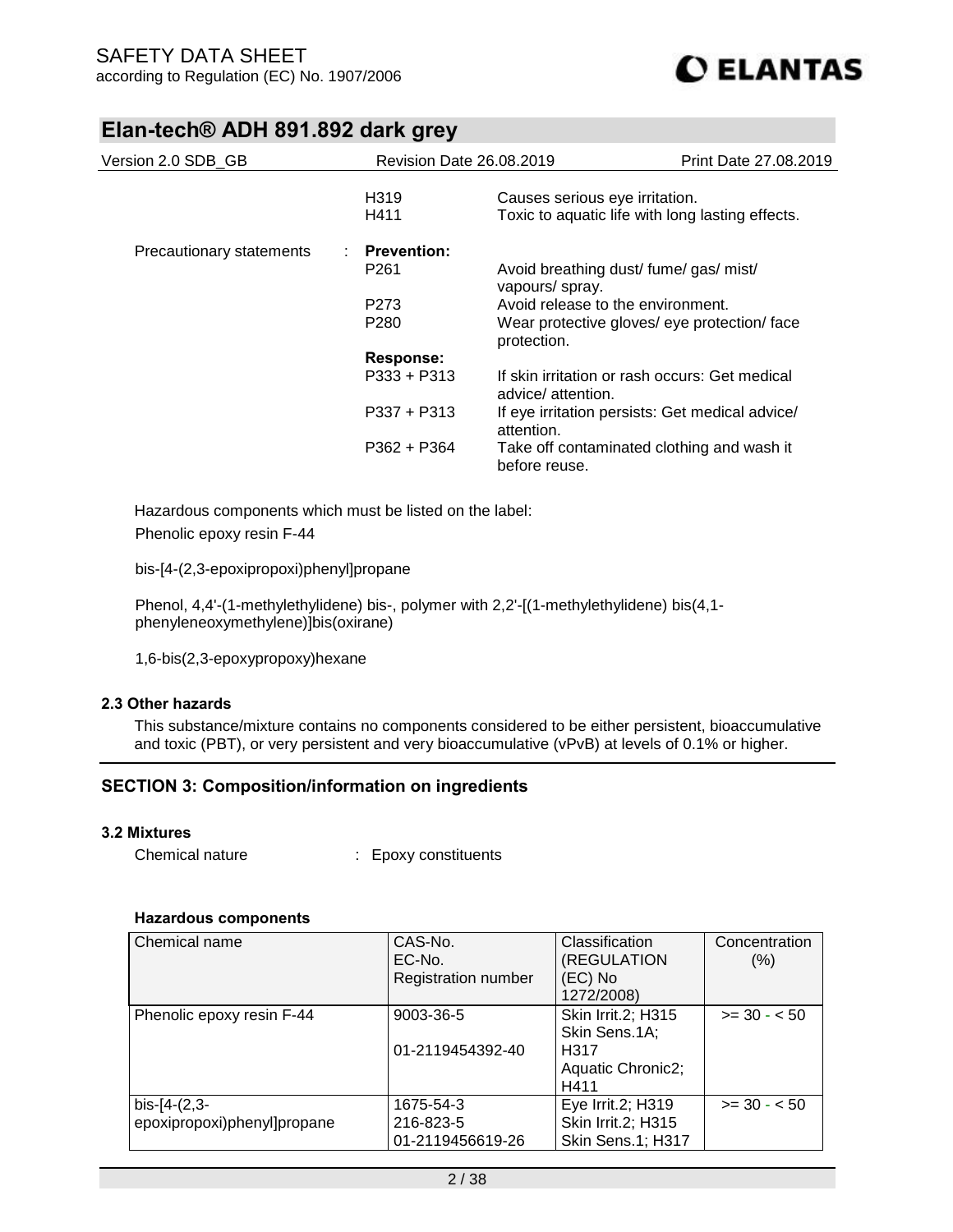Version 2.0 SDB\_GB Revision Date 26.08.2019 Print Date 27.08.2019

|                                                                                                                                                   |                                              | Aquatic Chronic2;<br>H411                                                                 |                |
|---------------------------------------------------------------------------------------------------------------------------------------------------|----------------------------------------------|-------------------------------------------------------------------------------------------|----------------|
| Phenol, 4,4'-(1-methylethylidene)<br>bis-, polymer with $2,2'$ -[ $(1 -$<br>methylethylidene) bis(4,1-<br>phenyleneoxymethylene)]bis(oxiran<br>e) | 25036-25-3                                   | <b>Skin Irrit.2; H315</b><br>Eye Irrit.2; H319<br>Skin Sens.1; H317                       | $>= 12.5 - 20$ |
| 1,6-bis(2,3-epoxypropoxy)hexane                                                                                                                   | 933999-84-9<br>240-260-4<br>01-2119463471-41 | Skin Irrit.2; H315<br>Eye Irrit.2; H319<br>Skin Sens.1; H317<br>Aquatic Chronic3;<br>H412 | $>= 3 - 5$     |
| $[3-(2,3-$<br>epoxypropoxy)propyl]trimethoxysila<br>ne                                                                                            | 2530-83-8<br>219-784-2<br>01-2119513212-58   | Eye Dam.1; H318                                                                           | $>= 1 - < 3$   |

For explanation of abbreviations see section 16.

## **SECTION 4: First aid measures**

### **4.1 Description of first aid measures**

| General advice          | : Keep warm and in a quiet place.<br>Show this safety data sheet to the doctor in attendance.<br>Take off all contaminated clothing immediately.                                                                                                          |
|-------------------------|-----------------------------------------------------------------------------------------------------------------------------------------------------------------------------------------------------------------------------------------------------------|
| If inhaled              | : Move to fresh air.<br>Keep patient warm and at rest.<br>If unconscious, place in recovery position and seek medical<br>advice.<br>If symptoms persist, call a physician.<br>If breathing is irregular or stopped, administer artificial<br>respiration. |
| In case of skin contact | : Wash off immediately with soap and plenty of water.<br>Do NOT use solvents or thinners.<br>If on clothes, remove clothes.<br>If skin irritation persists, call a physician.                                                                             |
| In case of eye contact  | : Rinse immediately with plenty of water, also under the eyelids,<br>for at least 15 minutes.<br>If eye irritation persists, consult a specialist.<br>If easy to do, remove contact lens, if worn.                                                        |
| If swallowed            | : Keep at rest.<br>Do not induce vomiting without medical advice.<br>Keep respiratory tract clear.<br>If symptoms persist, call a physician.                                                                                                              |
|                         | 4.2 Most important symptoms and effects, both acute and delayed                                                                                                                                                                                           |
| Symptoms                | : irritant effects                                                                                                                                                                                                                                        |
|                         |                                                                                                                                                                                                                                                           |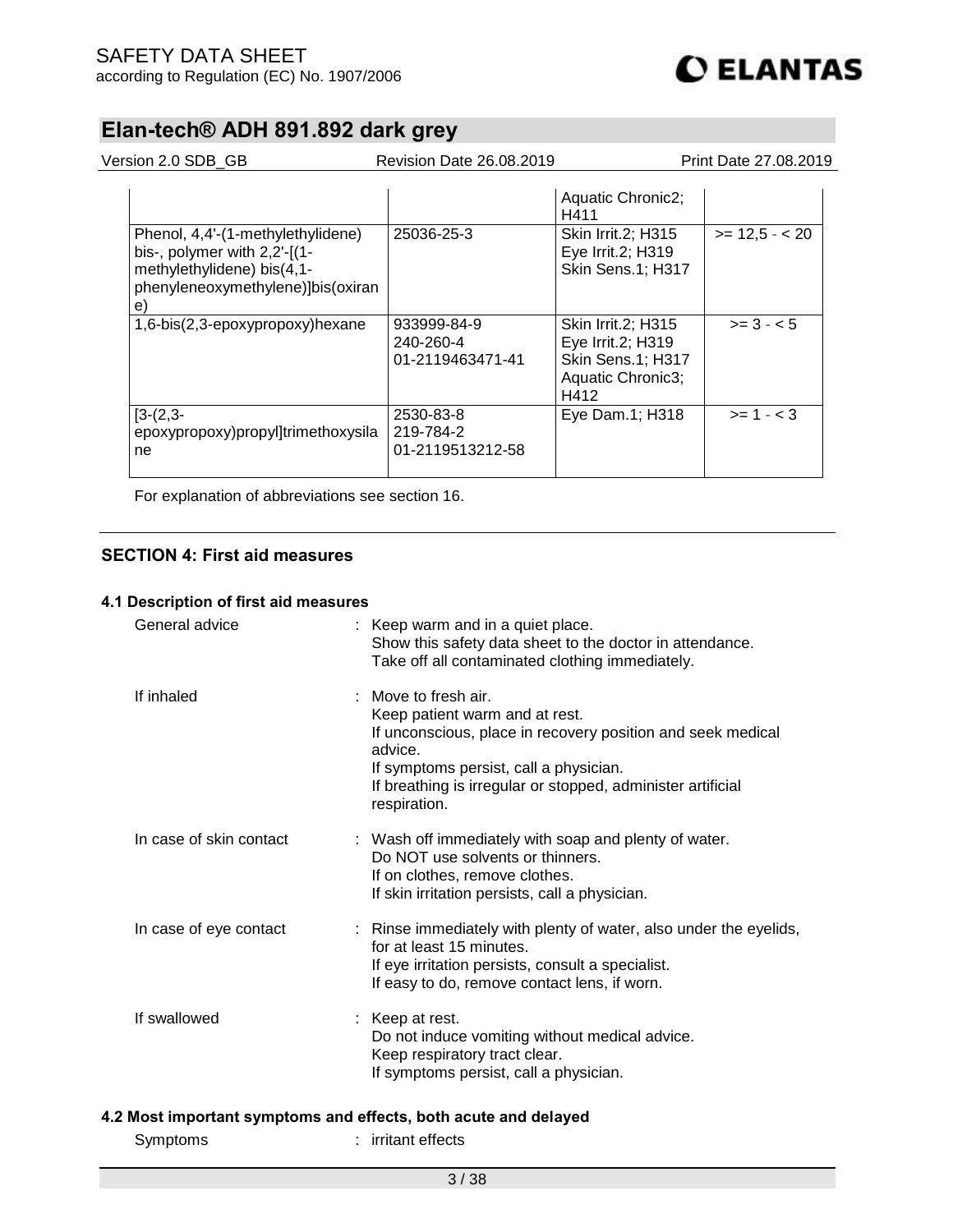| Elan-tech® ADH 891.892 dark grey                          |                                                                                                                                                                                                                                                                                                                                                                                                                                                        |                       |  |
|-----------------------------------------------------------|--------------------------------------------------------------------------------------------------------------------------------------------------------------------------------------------------------------------------------------------------------------------------------------------------------------------------------------------------------------------------------------------------------------------------------------------------------|-----------------------|--|
| Version 2.0 SDB_GB                                        | Revision Date 26.08.2019                                                                                                                                                                                                                                                                                                                                                                                                                               | Print Date 27.08.2019 |  |
|                                                           | Redness<br>sensitising effects                                                                                                                                                                                                                                                                                                                                                                                                                         |                       |  |
|                                                           | 4.3 Indication of any immediate medical attention and special treatment needed                                                                                                                                                                                                                                                                                                                                                                         |                       |  |
| Treatment                                                 | : The first aid procedure should be established in consultation<br>with the doctor responsible for industrial medicine.                                                                                                                                                                                                                                                                                                                                |                       |  |
| <b>SECTION 5: Firefighting measures</b>                   |                                                                                                                                                                                                                                                                                                                                                                                                                                                        |                       |  |
| 5.1 Extinguishing media                                   |                                                                                                                                                                                                                                                                                                                                                                                                                                                        |                       |  |
| Suitable extinguishing media                              | Foam<br>Sand<br>Carbon dioxide (CO2)<br>Water mist                                                                                                                                                                                                                                                                                                                                                                                                     |                       |  |
| Unsuitable extinguishing<br>media                         | : Water spray jet                                                                                                                                                                                                                                                                                                                                                                                                                                      |                       |  |
| 5.2 Special hazards arising from the substance or mixture |                                                                                                                                                                                                                                                                                                                                                                                                                                                        |                       |  |
| Specific hazards during<br>firefighting                   | : The pressure in sealed containers can increase under the<br>influence of heat.<br>Cool closed containers exposed to fire with water spray.                                                                                                                                                                                                                                                                                                           |                       |  |
| 5.3 Advice for firefighters                               |                                                                                                                                                                                                                                                                                                                                                                                                                                                        |                       |  |
| Special protective equipment<br>for firefighters          | : In the event of fire, wear self-contained breathing apparatus.<br>Use personal protective equipment.                                                                                                                                                                                                                                                                                                                                                 |                       |  |
| Further information                                       | In the event of fire and/or explosion do not breathe fumes.<br>Use extinguishing measures that are appropriate to local<br>circumstances and the surrounding environment.<br>Immediately evacuate personnel to safe areas.<br>Prevent fire extinguishing water from contaminating surface<br>water or the ground water system.<br>Fire residues and contaminated fire extinguishing water must<br>be disposed of in accordance with local regulations. |                       |  |

## **SECTION 6: Accidental release measures**

## **6.1 Personal precautions, protective equipment and emergency procedures**

| Personal precautions | : Refer to protective measures listed in sections 7 and 8.       |
|----------------------|------------------------------------------------------------------|
|                      | Evacuate personnel to safe areas.                                |
|                      | Use personal protective equipment.                               |
|                      | Ensure adequate ventilation.                                     |
|                      | Inform the responsible authorities in case of gas leakage, or of |
|                      | entry into waterways, soil or drains.                            |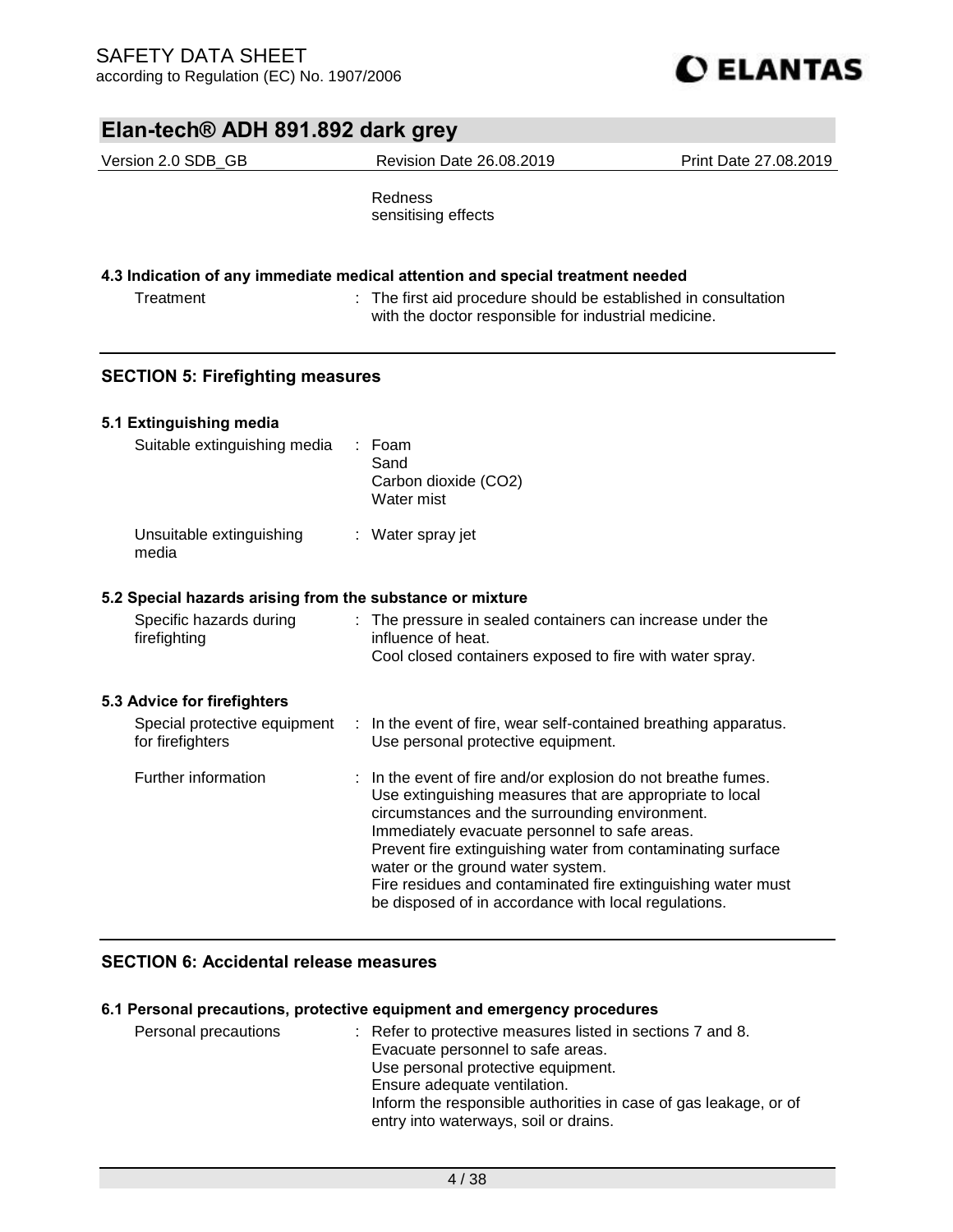| Version 2.0 SDB GB                                       | Revision Date 26.08.2019                                                                                                                                                                                                                                                                                                                                                                                         | Print Date 27,08,2019 |
|----------------------------------------------------------|------------------------------------------------------------------------------------------------------------------------------------------------------------------------------------------------------------------------------------------------------------------------------------------------------------------------------------------------------------------------------------------------------------------|-----------------------|
| 6.2 Environmental precautions                            |                                                                                                                                                                                                                                                                                                                                                                                                                  |                       |
| Environmental precautions                                | : Do not allow uncontrolled discharge of product into the<br>environment.<br>Try to prevent the material from entering drains or water<br>courses.<br>Local authorities should be advised if significant spillages<br>cannot be contained.                                                                                                                                                                       |                       |
| 6.3 Methods and material for containment and cleaning up |                                                                                                                                                                                                                                                                                                                                                                                                                  |                       |
| Methods for cleaning up                                  | : Soak up with inert absorbent material (e.g. sand, silica gel,<br>acid binder, universal binder, sawdust).<br>Contain spillage, and then collect with non-combustible<br>absorbent material, (e.g. sand, earth, diatomaceous earth,<br>vermiculite) and place in container for disposal according to<br>local / national regulations (see section 13).<br>Pick up and transfer to properly labelled containers. |                       |

### **6.4 Reference to other sections**

For personal protection see section 8.

## **SECTION 7: Handling and storage**

## **7.1 Precautions for safe handling**

| Advice on safe handling                                          | : Provide sufficient air exchange and/or exhaust in work rooms.<br>Avoid inhalation, ingestion and contact with skin and eyes.<br>Wear personal protective equipment.<br>Persons with a history of skin sensitisation problems or<br>asthma, allergies, chronic or recurrent respiratory disease<br>should not be employed in any process in which this mixture is<br>being used. |
|------------------------------------------------------------------|-----------------------------------------------------------------------------------------------------------------------------------------------------------------------------------------------------------------------------------------------------------------------------------------------------------------------------------------------------------------------------------|
| Advice on protection against<br>fire and explosion               | Keep away from open flames, hot surfaces and sources of<br>ignition.                                                                                                                                                                                                                                                                                                              |
| Hygiene measures                                                 | : Provide adequate ventilation. Wash hands and face before<br>breaks and immediately after handling the product.                                                                                                                                                                                                                                                                  |
| 7.2 Conditions for safe storage, including any incompatibilities |                                                                                                                                                                                                                                                                                                                                                                                   |
| Requirements for storage<br>areas and containers                 | : Keep containers tightly closed in a dry, cool and well-<br>ventilated place. Keep in properly labelled containers.                                                                                                                                                                                                                                                              |
| Advice on common storage                                         | : Keep away from oxidizing agents, strongly acid or alkaline<br>materials and amines.<br>Keep product and empty container away from heat and<br>sources of ignition.<br>Keep away from food and drink.                                                                                                                                                                            |
| Other data                                                       | : Stable at normal ambient temperature and pressure.                                                                                                                                                                                                                                                                                                                              |
| 7.3 Snacific and usa(s)                                          |                                                                                                                                                                                                                                                                                                                                                                                   |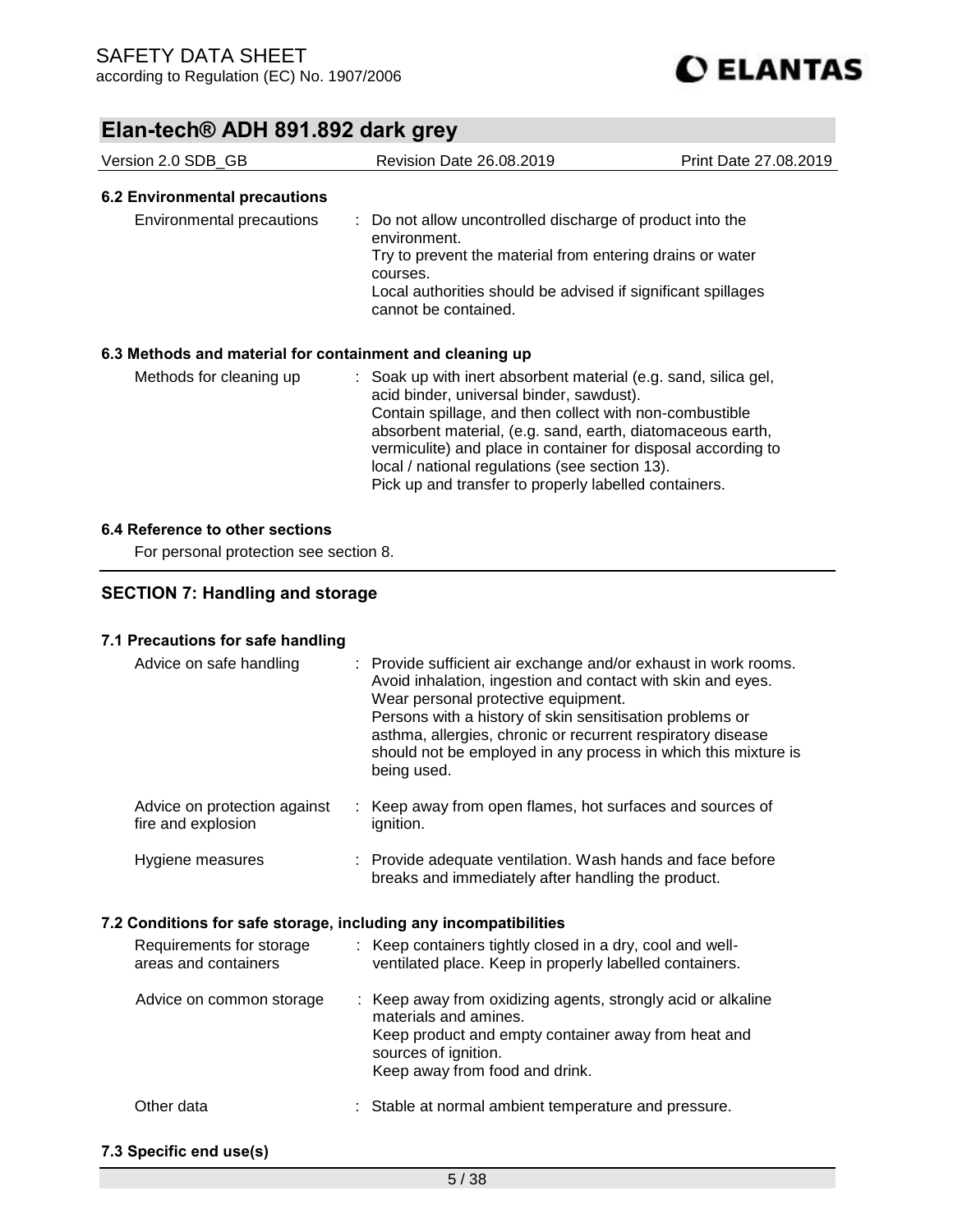

| Version 2.0 SDB GB | <b>Revision Date 26.08.2019</b>                                              | Print Date 27,08,2019 |
|--------------------|------------------------------------------------------------------------------|-----------------------|
| Specific use(s)    | : Consult the technical guidelines for the use of this<br>substance/mixture. |                       |

## **SECTION 8: Exposure controls/personal protection**

### **8.1 Control parameters**

Contains no substances with occupational exposure limit values.

|                                             | Derived No Effect Level (DNEL) according to Regulation (EC) No. 1907/2006:      |
|---------------------------------------------|---------------------------------------------------------------------------------|
| bis-[4-(2,3-                                | : End Use: Workers                                                              |
| epoxipropoxi)phenyl]propane                 | Exposure routes: Skin contact                                                   |
|                                             | Potential health effects: Acute systemic effects, Long-term<br>systemic effects |
|                                             | Value: 8,33 mg/kg                                                               |
|                                             | <b>End Use: Workers</b>                                                         |
|                                             | Exposure routes: Inhalation                                                     |
|                                             | Potential health effects: Acute systemic effects, Long-term local               |
|                                             | effects                                                                         |
|                                             | Value: 12,25 mg/m3                                                              |
|                                             | <b>End Use: Consumers</b>                                                       |
|                                             | Exposure routes: Skin contact                                                   |
|                                             | Potential health effects: Acute systemic effects, Long-term                     |
|                                             | systemic effects                                                                |
|                                             | Value: 3,571 mg/kg                                                              |
|                                             | <b>End Use: Consumers</b>                                                       |
|                                             | Exposure routes: Ingestion                                                      |
|                                             | Potential health effects: Acute systemic effects, Long-term<br>systemic effects |
|                                             | Value: 0,75 mg/kg                                                               |
| $1,6-bis(2,3-$                              | : End Use: Workers                                                              |
| epoxypropoxy)hexane                         | Exposure routes: Skin contact                                                   |
|                                             | Potential health effects: Long-term systemic effects                            |
|                                             | Value: 2,8 mg/kg                                                                |
|                                             | End Use: Workers                                                                |
|                                             | Exposure routes: Inhalation                                                     |
|                                             | Potential health effects: Long-term systemic effects                            |
|                                             | Value: 4,9 mg/m3<br>: End Use: Workers                                          |
| $[3-(2,3-$<br>epoxypropoxy)propyl]trimethox | Exposure routes: Skin contact                                                   |
| ysilane                                     | Potential health effects: Acute systemic effects                                |
|                                             | Value: 21 mg/kg                                                                 |
|                                             | Exposure routes: Inhalation                                                     |
|                                             | Potential health effects: Acute systemic effects                                |
|                                             | Value: 147 mg/m3                                                                |
|                                             | End Use: Workers                                                                |
|                                             | Potential health effects: Long-term systemic effects                            |
|                                             | Value: 21 mg/kg                                                                 |
|                                             | End Use: Workers                                                                |
|                                             | Potential health effects: Long-term systemic effects                            |
|                                             | Value: 147 mg/m3                                                                |
|                                             |                                                                                 |

**Predicted No Effect Concentration (PNEC) according to Regulation (EC) No. 1907/2006:**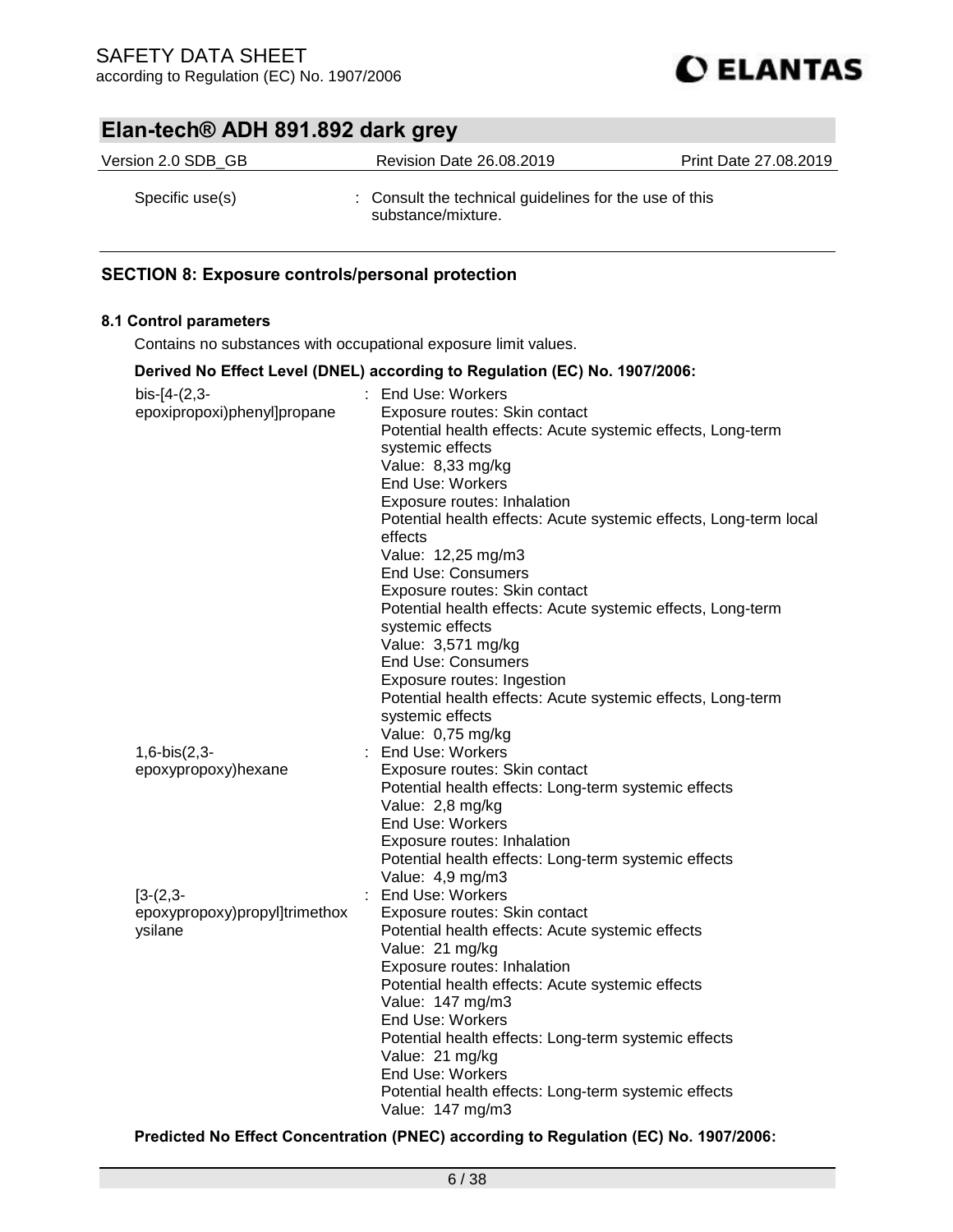

| Version 2.0 SDB_GB                            | Revision Date 26.08.2019                                     | Print Date 27.08.2019 |
|-----------------------------------------------|--------------------------------------------------------------|-----------------------|
|                                               |                                                              |                       |
| $bis-[4-(2,3-$                                | : Fresh water                                                |                       |
| epoxipropoxi)phenyl]propane                   | Value: 0,006 mg/l                                            |                       |
|                                               | Marine water                                                 |                       |
|                                               | Value: 0,0006 mg/l                                           |                       |
|                                               | Intermittent releases                                        |                       |
|                                               | Value: 0,018 mg/l                                            |                       |
|                                               | Sewage treatment plant                                       |                       |
|                                               | Value: 10 mg/l                                               |                       |
|                                               | Fresh water sediment                                         |                       |
|                                               | Value: 0,996 mg/kg                                           |                       |
|                                               | Marine sediment                                              |                       |
|                                               | Value: 0,0996 mg/kg                                          |                       |
|                                               | Soil                                                         |                       |
|                                               | Value: 0,196 mg/kg                                           |                       |
| $1,6-bis(2,3-$                                | Sewage treatment plant                                       |                       |
| epoxypropoxy)hexane                           | Value: 1 mg/l                                                |                       |
|                                               | Fresh water                                                  |                       |
|                                               | Value: 0,0115 mg/l                                           |                       |
|                                               | Fresh water sediment                                         |                       |
|                                               | Value: 0,283 mg/kg                                           |                       |
|                                               | Marine water                                                 |                       |
|                                               | Value: 0,00115 mg/l                                          |                       |
|                                               | Marine sediment                                              |                       |
|                                               | Value: 0,0283 mg/kg                                          |                       |
|                                               | Soil                                                         |                       |
|                                               | Value: 0,223 mg/kg                                           |                       |
| $[3-(2,3-$                                    | Sewage treatment plant                                       |                       |
| epoxypropoxy)propyl]trimethox                 | Value: 10 mg/l                                               |                       |
| ysilane                                       |                                                              |                       |
|                                               | Fresh water                                                  |                       |
|                                               | Value: 1 mg/l                                                |                       |
|                                               | Marine water                                                 |                       |
|                                               | Value: 0,1 mg/l                                              |                       |
|                                               | Intermittent releases                                        |                       |
|                                               | Value: 1 mg/l                                                |                       |
|                                               | Fresh water sediment                                         |                       |
|                                               | Value: 0,79 mg/kg                                            |                       |
|                                               | Soil                                                         |                       |
|                                               | Value: 0,13 mg/kg                                            |                       |
| 8.2 Exposure controls                         |                                                              |                       |
|                                               |                                                              |                       |
| <b>Engineering measures</b>                   |                                                              |                       |
| Effective exhaust ventilation system          |                                                              |                       |
| effective ventilation in all processing areas |                                                              |                       |
| Personal protective equipment                 |                                                              |                       |
| Eye protection                                | Do not wear contact lenses.                                  |                       |
|                                               | Safety glasses with side-shields conforming to EN166         |                       |
|                                               | Ensure that eyewash stations and safety showers are close to |                       |
|                                               | the workstation location.                                    |                       |
|                                               |                                                              |                       |
| Hand protection                               |                                                              |                       |
| Material                                      | Protective gloves complying with EN 374.                     |                       |
|                                               |                                                              |                       |
|                                               | 7/38                                                         |                       |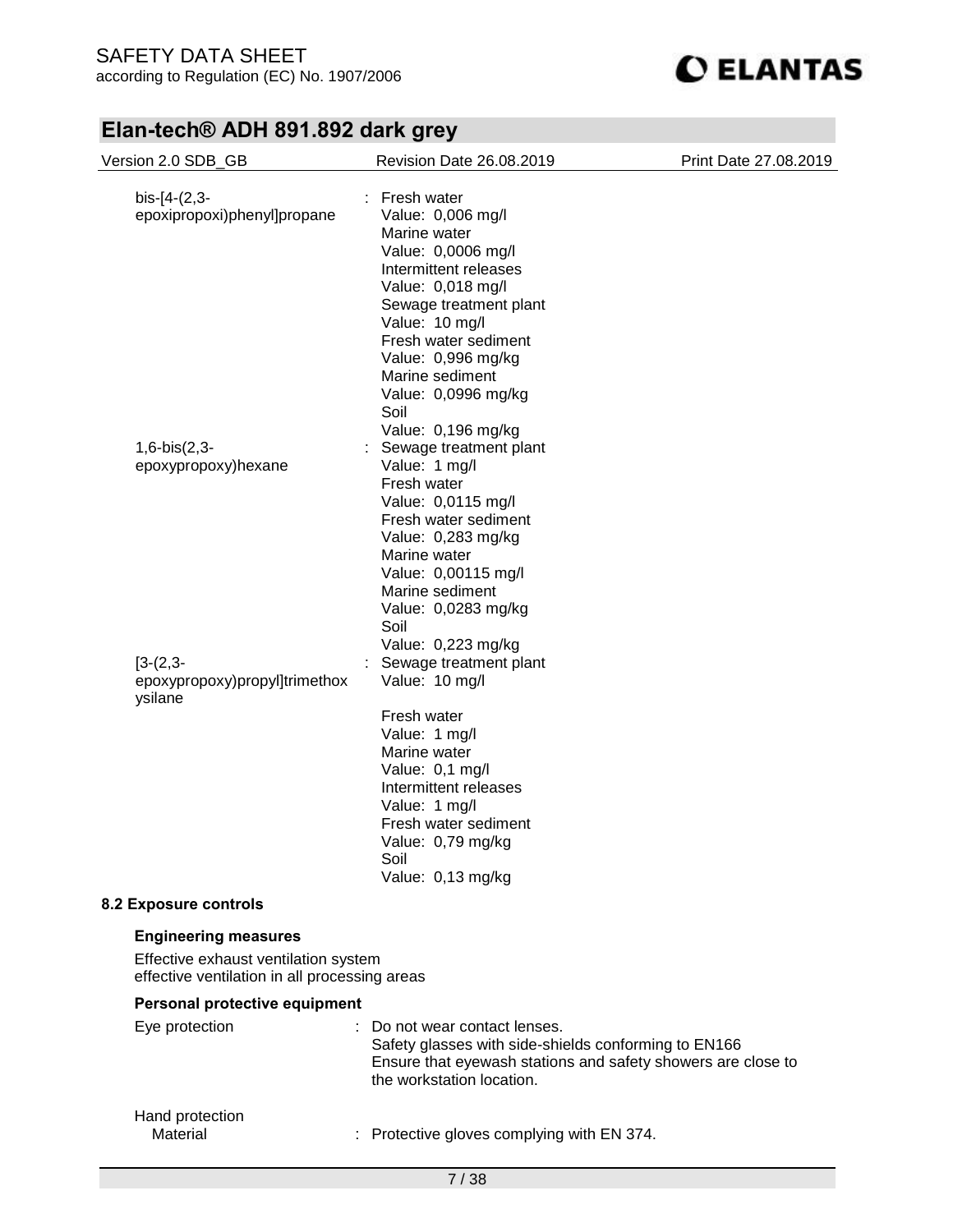| Version 2.0 SDB GB       | <b>Revision Date 26.08.2019</b>                                                                                                                                                                                                                                                                                                                                                                                                                                                                                                     | Print Date 27.08.2019 |
|--------------------------|-------------------------------------------------------------------------------------------------------------------------------------------------------------------------------------------------------------------------------------------------------------------------------------------------------------------------------------------------------------------------------------------------------------------------------------------------------------------------------------------------------------------------------------|-----------------------|
| Skin and body protection | : Protective suit                                                                                                                                                                                                                                                                                                                                                                                                                                                                                                                   |                       |
| Respiratory protection   | : Use respiratory protection unless adequate local exhaust<br>ventilation is provided or exposure assessment demonstrates<br>that exposures are within recommended exposure guidelines.<br>In the case of vapour formation use a respirator with an<br>approved filter.<br>Equipment should conform to EN 14387<br>Apply technical measures to comply with the occupational<br>exposure limits.<br>This should be achieved by a good general extraction and -if<br>practically feasible- by the use of a local exhaust ventilation. |                       |
| Protective measures      | $:$ Avoid contact with skin.<br>Wear suitable protective equipment.                                                                                                                                                                                                                                                                                                                                                                                                                                                                 |                       |

## **SECTION 9: Physical and chemical properties**

## **9.1 Information on basic physical and chemical properties**

| Appearance                                      | solid                    |
|-------------------------------------------------|--------------------------|
| Colour                                          | milky                    |
| Odour                                           | slight<br>÷              |
| <b>Odour Threshold</b>                          | not determined           |
| pH                                              | not determined           |
| Melting point/freezing point                    | Not applicable<br>÷      |
| Boiling point/boiling range                     | > 200 °C<br>t            |
| Flash point                                     | 150 °C<br>t              |
| <b>Evaporation rate</b>                         | not determined           |
| Upper explosion limit                           | Not applicable<br>t      |
| Lower explosion limit                           | Not applicable           |
| Vapour pressure                                 | Not applicable<br>÷      |
| Relative vapour density                         | not determined           |
| Density                                         | 1,13 g/cm3 (25 °C)<br>t. |
| <b>Bulk density</b>                             | not determined           |
| Solubility(ies)<br>Solubility in other solvents | not determined<br>÷      |
|                                                 |                          |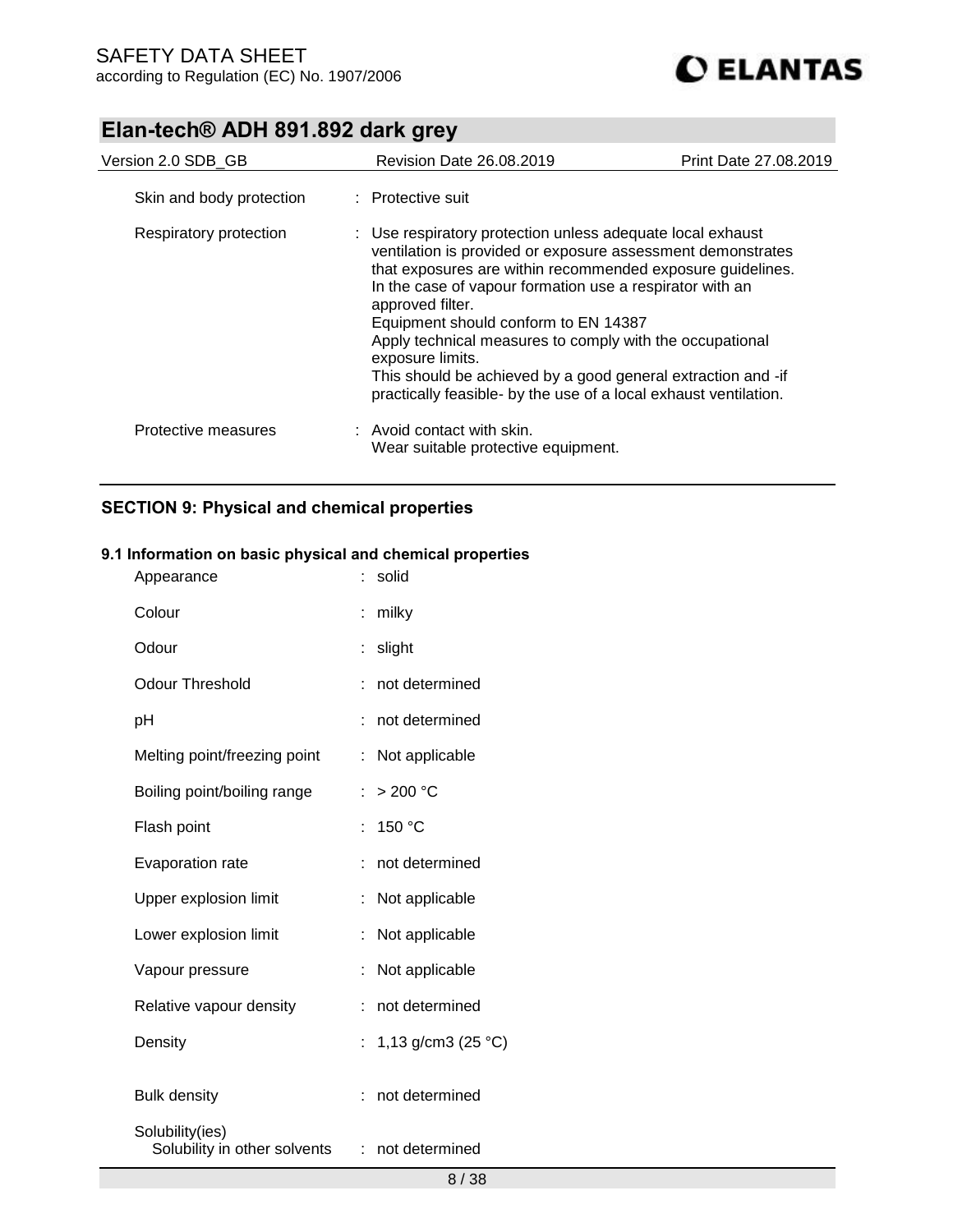

| Version 2.0 SDB_GB                                              | Revision Date 26.08.2019          | Print Date 27.08.2019 |
|-----------------------------------------------------------------|-----------------------------------|-----------------------|
|                                                                 |                                   |                       |
| Partition coefficient: n-<br>octanol/water                      | : No data available               |                       |
| Ignition temperature                                            | : Not applicable                  |                       |
| Auto-ignition temperature                                       | : Not applicable                  |                       |
| Thermal decomposition                                           | : Method: No data available       |                       |
| Viscosity<br>Viscosity, dynamic                                 | : 200.000 - 350.000 mPa.s (25 °C) |                       |
| Viscosity, kinematic                                            | : not determined                  |                       |
| <b>Explosive properties</b>                                     | : Not applicable                  |                       |
| Oxidizing properties                                            | : Not applicable                  |                       |
| 9.2 Other information                                           |                                   |                       |
| Surface tension                                                 | : not determined                  |                       |
| Sublimation point                                               | : Not applicable                  |                       |
| <b>SECTION 10: Stability and reactivity</b>                     |                                   |                       |
| 10.1 Reactivity<br>Stable under recommended storage conditions. |                                   |                       |

### **10.2 Chemical stability**

No decomposition if stored and applied as directed.

# **10.3 Possibility of hazardous reactions**

| Hazardous reactions                               | : Reacts with the following substances:<br><b>Bases</b><br>Strong oxidizing agents<br>Avoid amines. |
|---------------------------------------------------|-----------------------------------------------------------------------------------------------------|
| 10.4 Conditions to avoid<br>Conditions to avoid   | : No decomposition if used as directed.                                                             |
| 10.5 Incompatible materials<br>Materials to avoid | : Incompatible with oxidizing agents.                                                               |
| 10.6 Hazardous decomposition products             |                                                                                                     |

Hazardous decomposition : This product may release the following: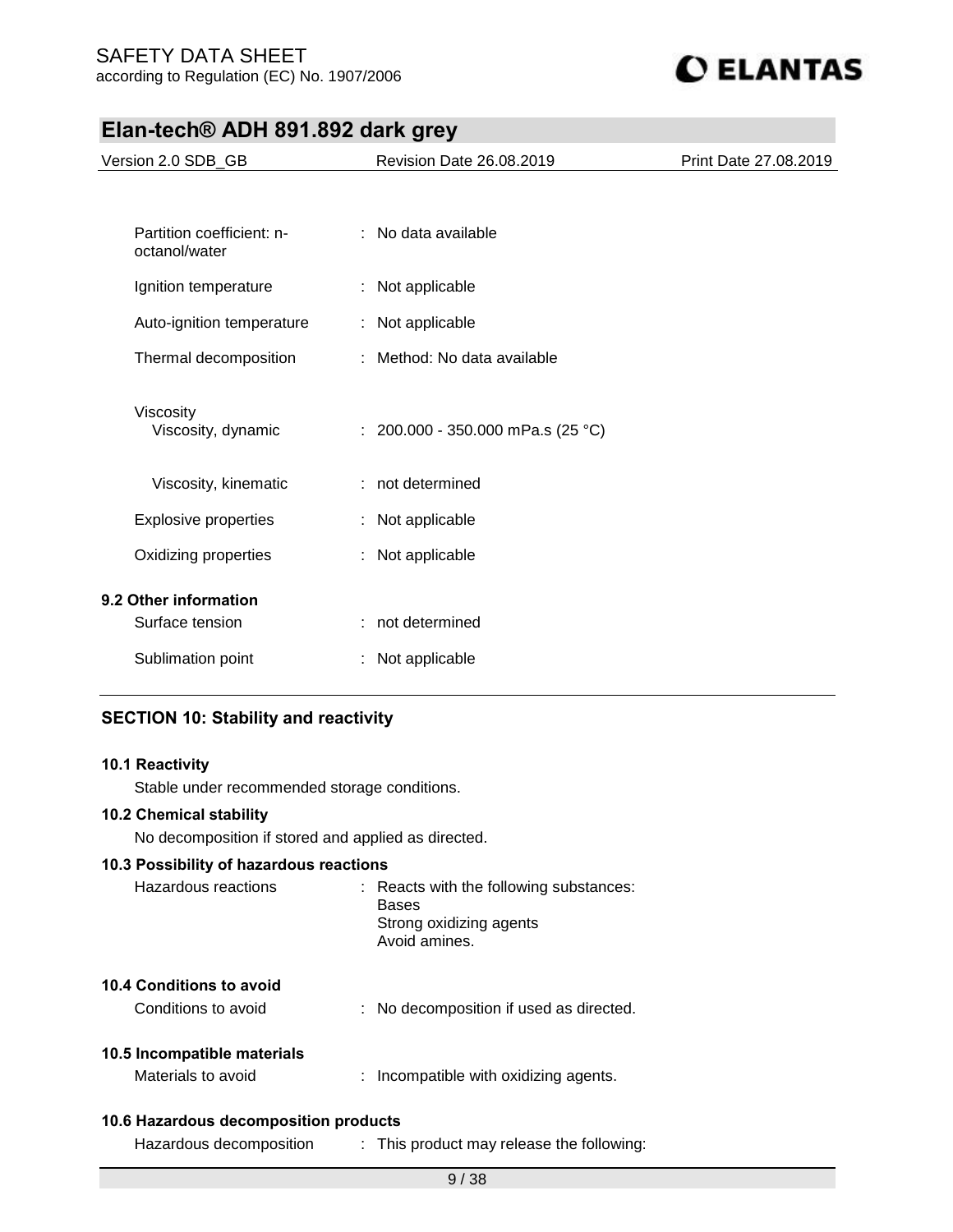

| Version 2.0 SDB_GB                                                         | <b>Revision Date 26.08.2019</b>                                        | Print Date 27.08.2019 |
|----------------------------------------------------------------------------|------------------------------------------------------------------------|-----------------------|
| products                                                                   | Carbon monoxide, carbon dioxide and unburned<br>hydrocarbons (smoke).  |                       |
| <b>SECTION 11: Toxicological information</b>                               |                                                                        |                       |
| 11.1 Information on toxicological effects                                  |                                                                        |                       |
| <b>Acute toxicity</b>                                                      |                                                                        |                       |
| Product:                                                                   |                                                                        |                       |
| Acute oral toxicity                                                        | : Remarks: No data available                                           |                       |
| Components:                                                                |                                                                        |                       |
| bis-[4-(2,3-epoxipropoxi)phenyl]propane:                                   |                                                                        |                       |
| Acute oral toxicity                                                        | : LD50 (Rat, female): > 2.000 mg/kg<br>Method: OECD Test Guideline 420 |                       |
|                                                                            | GLP: yes                                                               |                       |
| Acute dermal toxicity                                                      | : LD50 (Rat, male and female): $> 2.000$ mg/kg                         |                       |
|                                                                            | Method: OECD Test Guideline 402<br>GLP: yes                            |                       |
| 1,6-bis(2,3-epoxypropoxy)hexane:                                           |                                                                        |                       |
| Acute oral toxicity                                                        | : LD50 (Rat): 2.900 mg/kg                                              |                       |
|                                                                            | Method: OECD Test Guideline 401<br>GLP: yes                            |                       |
| Acute dermal toxicity                                                      | : LD50 (Rabbit): $> 2.000$ mg/kg                                       |                       |
|                                                                            | Method: OECD Test Guideline 402                                        |                       |
|                                                                            | GLP: yes                                                               |                       |
| [3-(2,3-epoxypropoxy)propyl]trimethoxysilane:<br>Acute inhalation toxicity | : LC50 (Rat, male and female): $> 5.3$ mg/l                            |                       |
|                                                                            | Exposure time: 4 h                                                     |                       |
|                                                                            | Test atmosphere: dust/mist<br>Method: OECD Test Guideline 403          |                       |
|                                                                            | GLP: yes                                                               |                       |
| Acute dermal toxicity                                                      | : LD50 (Rabbit, male): 4.250 mg/kg                                     |                       |
|                                                                            | Method: OECD Test Guideline 402                                        |                       |
| <b>Skin corrosion/irritation</b>                                           |                                                                        |                       |
| Product:                                                                   |                                                                        |                       |
| Remarks: No data available                                                 |                                                                        |                       |

Species: Rabbit Exposure time: 4 h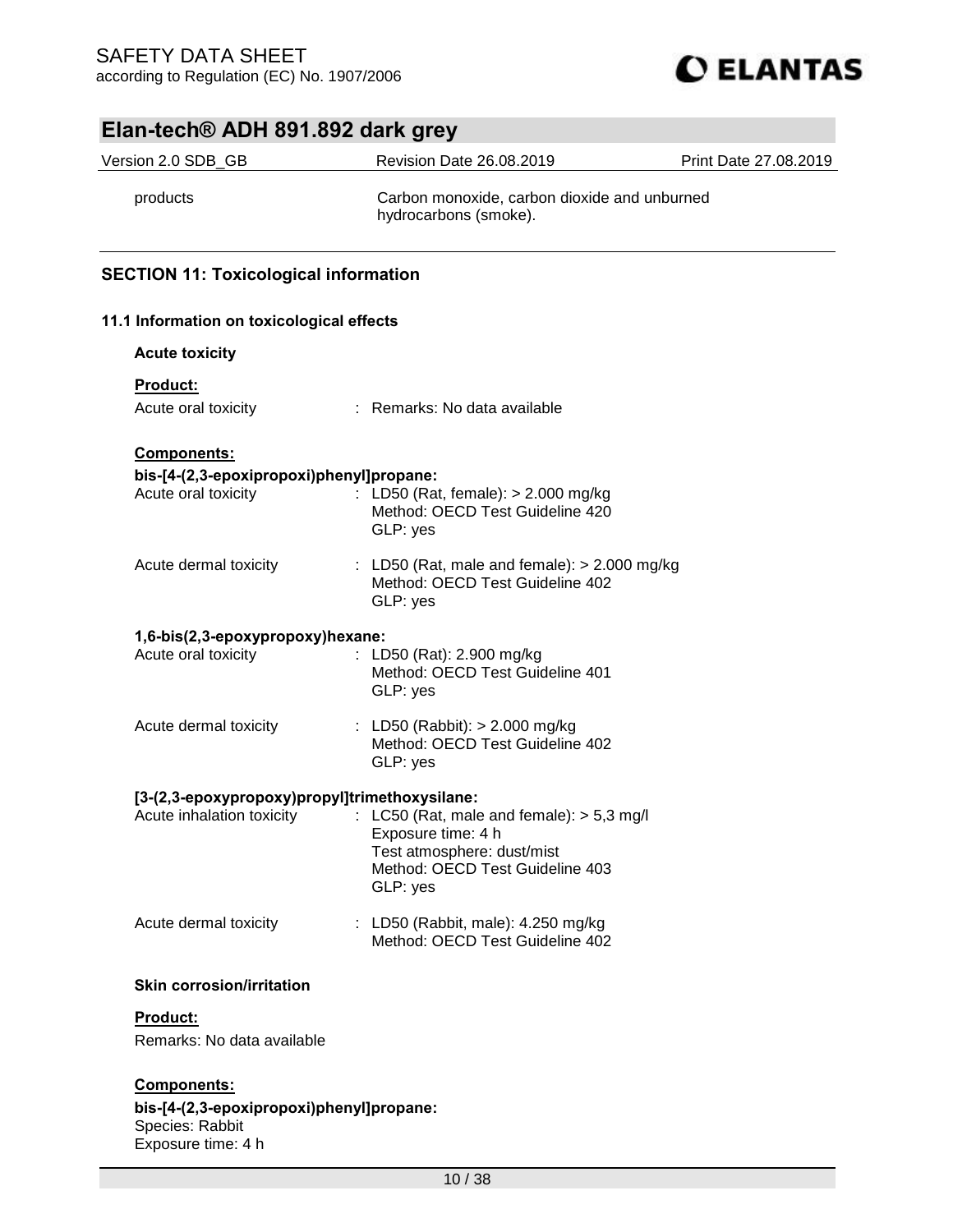

Version 2.0 SDB\_GB Revision Date 26.08.2019 Print Date 27.08.2019

Method: OECD Test Guideline 404 Result: Skin irritation GLP: yes

### **[3-(2,3-epoxypropoxy)propyl]trimethoxysilane:**

Species: Rabbit Method: OECD Test Guideline 404 Result: No skin irritation

### **Serious eye damage/eye irritation**

**Product:**

Remarks: No data available

### **Components:**

**[3-(2,3-epoxypropoxy)propyl]trimethoxysilane:**  Species: Rabbit Method: OECD Test Guideline 405 Result: Risk of serious damage to eyes.

### **Respiratory or skin sensitisation**

**Product:**

Remarks: No data available

### **Components:**

### **bis-[4-(2,3-epoxipropoxi)phenyl]propane:**

Test Type: Mouse Local Lymph Node assay (LLNA) Species: Mouse Method: OECD Test Guideline 429 Result: May cause sensitisation by skin contact. GLP: yes

### **1,6-bis(2,3-epoxypropoxy)hexane:**

Test Type: Mouse Local Lymph Node assay (LLNA) Exposure routes: Dermal Species: Mouse Method: OECD Test Guideline 429 Result: May cause sensitisation by skin contact. GLP: yes

### **[3-(2,3-epoxypropoxy)propyl]trimethoxysilane:**

Test Type: Buehler Test Species: Guinea pig Method: OECD Test Guideline 406 Result: Does not cause skin sensitisation. GLP: yes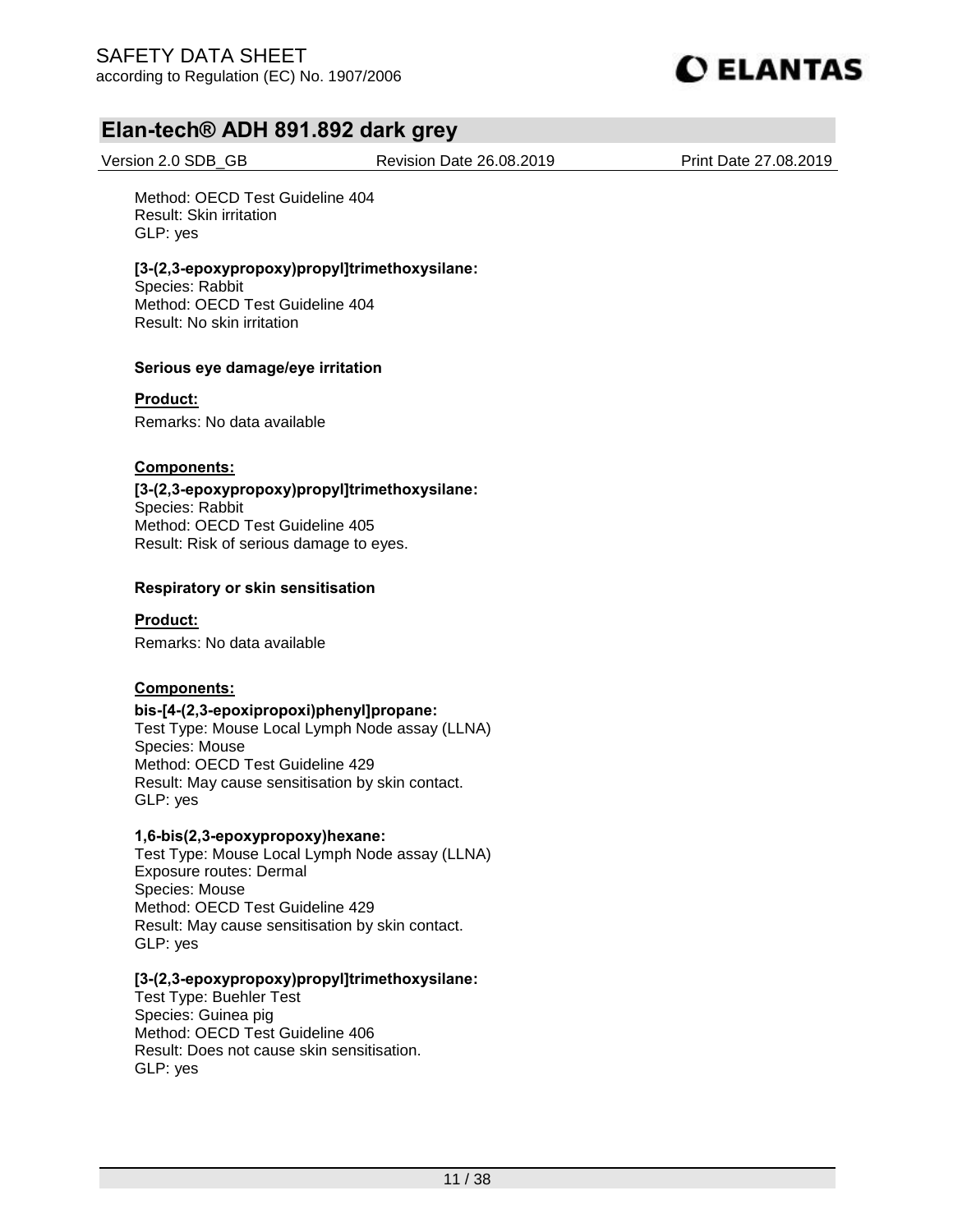

| Version 2.0 SDB_GB                                                                | Revision Date 26.08.2019 | Print Date 27.08.2019 |
|-----------------------------------------------------------------------------------|--------------------------|-----------------------|
| <b>Germ cell mutagenicity</b>                                                     |                          |                       |
| Carcinogenicity                                                                   |                          |                       |
| <b>Reproductive toxicity</b>                                                      |                          |                       |
| <b>STOT - single exposure</b>                                                     |                          |                       |
| <b>Product:</b>                                                                   |                          |                       |
| Remarks: Not applicable                                                           |                          |                       |
| <b>STOT - repeated exposure</b>                                                   |                          |                       |
| <b>Repeated dose toxicity</b>                                                     |                          |                       |
| <b>Product:</b>                                                                   |                          |                       |
| Remarks: No data available                                                        |                          |                       |
| <b>Aspiration toxicity</b>                                                        |                          |                       |
| <b>Components:</b>                                                                |                          |                       |
| bis-[4-(2,3-epoxipropoxi)phenyl]propane:<br>No aspiration toxicity classification |                          |                       |
|                                                                                   |                          |                       |
| <b>Further information</b>                                                        |                          |                       |
| <b>Product:</b>                                                                   |                          |                       |
| Remarks: No data available                                                        |                          |                       |
|                                                                                   |                          |                       |

## **SECTION 12: Ecological information**

## **12.1 Toxicity**

| <b>Product:</b><br>Toxicity to fish                                          | : Remarks: No data available                                                                                                                       |
|------------------------------------------------------------------------------|----------------------------------------------------------------------------------------------------------------------------------------------------|
| aquatic invertebrates                                                        | Toxicity to daphnia and other : Remarks: No data available                                                                                         |
| <b>Components:</b><br>bis-[4-(2,3-epoxipropoxi)phenyl]propane:               |                                                                                                                                                    |
| Toxicity to daphnia and other<br>aquatic invertebrates                       | $\therefore$ EC50 (Daphnia (water flea)): 1,7 mg/l<br>Exposure time: 48 h<br>Test Type: static test<br>Method: OECD Test Guideline 202<br>GLP: yes |
| Toxicity to daphnia and other<br>aquatic invertebrates<br>(Chronic toxicity) | $\therefore$ NOEC: 0,3 mg/l<br>Exposure time: 21 d<br>Species: Daphnia magna (Water flea)                                                          |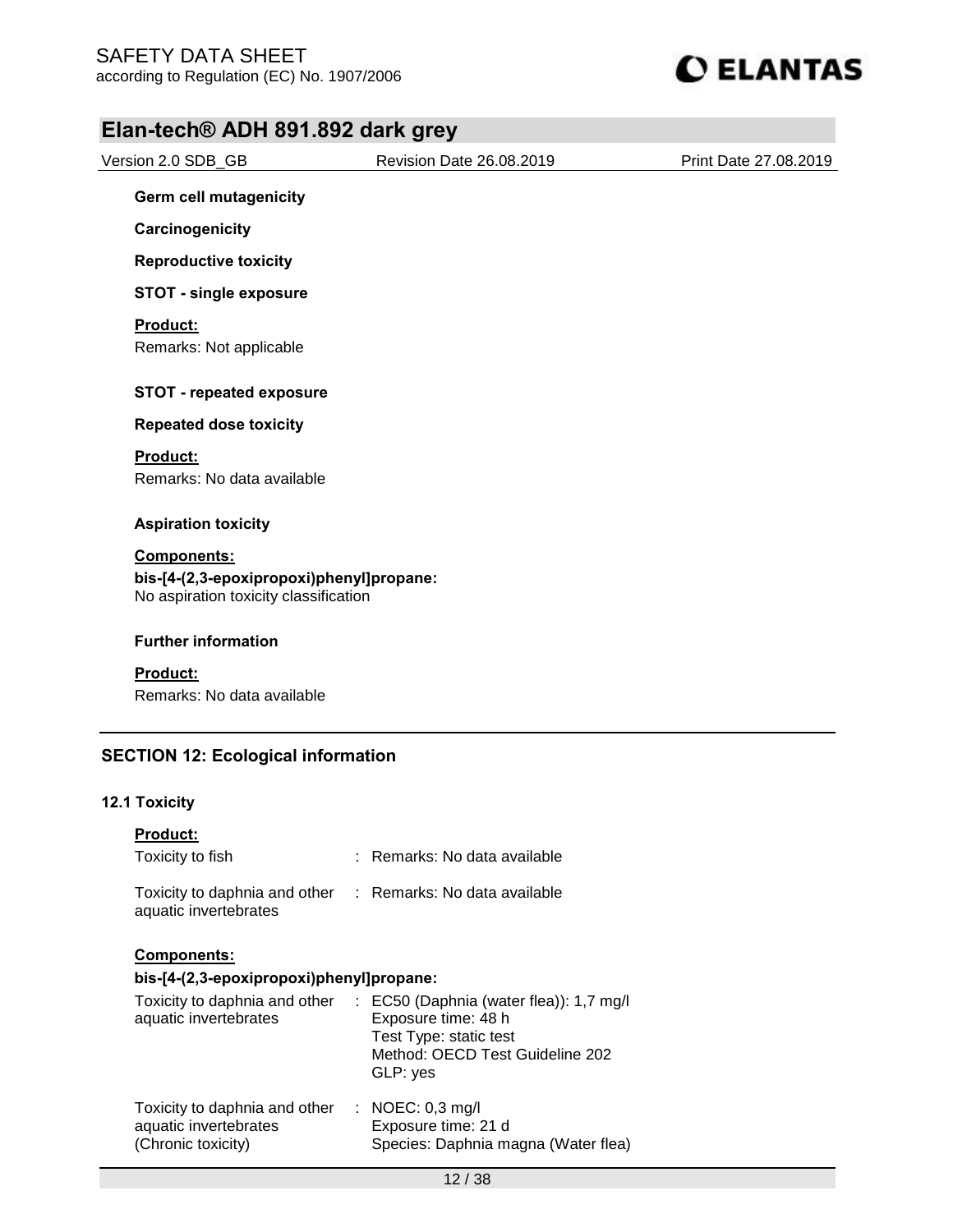

| Version 2.0 SDB_GB                                                           | Revision Date 26.08.2019                                                                                                                                         | Print Date 27.08.2019 |
|------------------------------------------------------------------------------|------------------------------------------------------------------------------------------------------------------------------------------------------------------|-----------------------|
|                                                                              | Test Type: semi-static test<br>Method: OECD Test Guideline 211<br>GLP: yes                                                                                       |                       |
| 1,6-bis(2,3-epoxypropoxy)hexane:                                             |                                                                                                                                                                  |                       |
| Toxicity to fish                                                             | : LC50 (Oncorhynchus mykiss (rainbow trout)): 30 mg/l<br>Exposure time: 96 h<br>Test Type: semi-static test<br>Method: OECD Test Guideline 203<br>GLP: yes       |                       |
| Toxicity to daphnia and other<br>aquatic invertebrates                       | : EC50 (Daphnia magna (Water flea)): 39 mg/l<br>Exposure time: 48 h<br>Test Type: static test<br>Method: OECD Test Guideline 202<br>GLP: yes                     |                       |
| [3-(2,3-epoxypropoxy)propyl]trimethoxysilane:                                |                                                                                                                                                                  |                       |
| Toxicity to fish                                                             | : LC50 (Cyprinus carpio (Carp)): 55 mg/l<br>Exposure time: 96 h<br>Test Type: semi-static test<br>Method: Directive 67/548/EEC, Annex V, C.1.                    |                       |
| Toxicity to daphnia and other<br>aquatic invertebrates<br>(Chronic toxicity) | : NOEC: $> 100$ mg/l<br>Exposure time: 21 d<br>Species: Daphnia magna (Water flea)<br>Test Type: semi-static test<br>Method: OECD Test Guideline 211<br>GLP: yes |                       |
| 12.2 Persistence and degradability                                           |                                                                                                                                                                  |                       |
| Product:                                                                     |                                                                                                                                                                  |                       |
| Biodegradability                                                             | : Remarks: No data available                                                                                                                                     |                       |
| Components:                                                                  |                                                                                                                                                                  |                       |
| bis-[4-(2,3-epoxipropoxi)phenyl]propane:                                     |                                                                                                                                                                  |                       |
| Biodegradability                                                             | : Result: Not readily biodegradable.<br>Method: OECD Test Guideline 301F<br>GLP: yes                                                                             |                       |
| 1,6-bis(2,3-epoxypropoxy)hexane:                                             |                                                                                                                                                                  |                       |
| Biodegradability                                                             | : Test Type: aerobic<br>Result: Inherently biodegradable.<br>Method: OECD Test Guideline 301D<br>GLP: yes                                                        |                       |
| [3-(2,3-epoxypropoxy)propyl]trimethoxysilane:                                |                                                                                                                                                                  |                       |
| Biodegradability                                                             | : Test Type: aerobic<br>Result: Not readily biodegradable.<br>Method: Directive 67/548/EEC Annex V, C.4.A.                                                       |                       |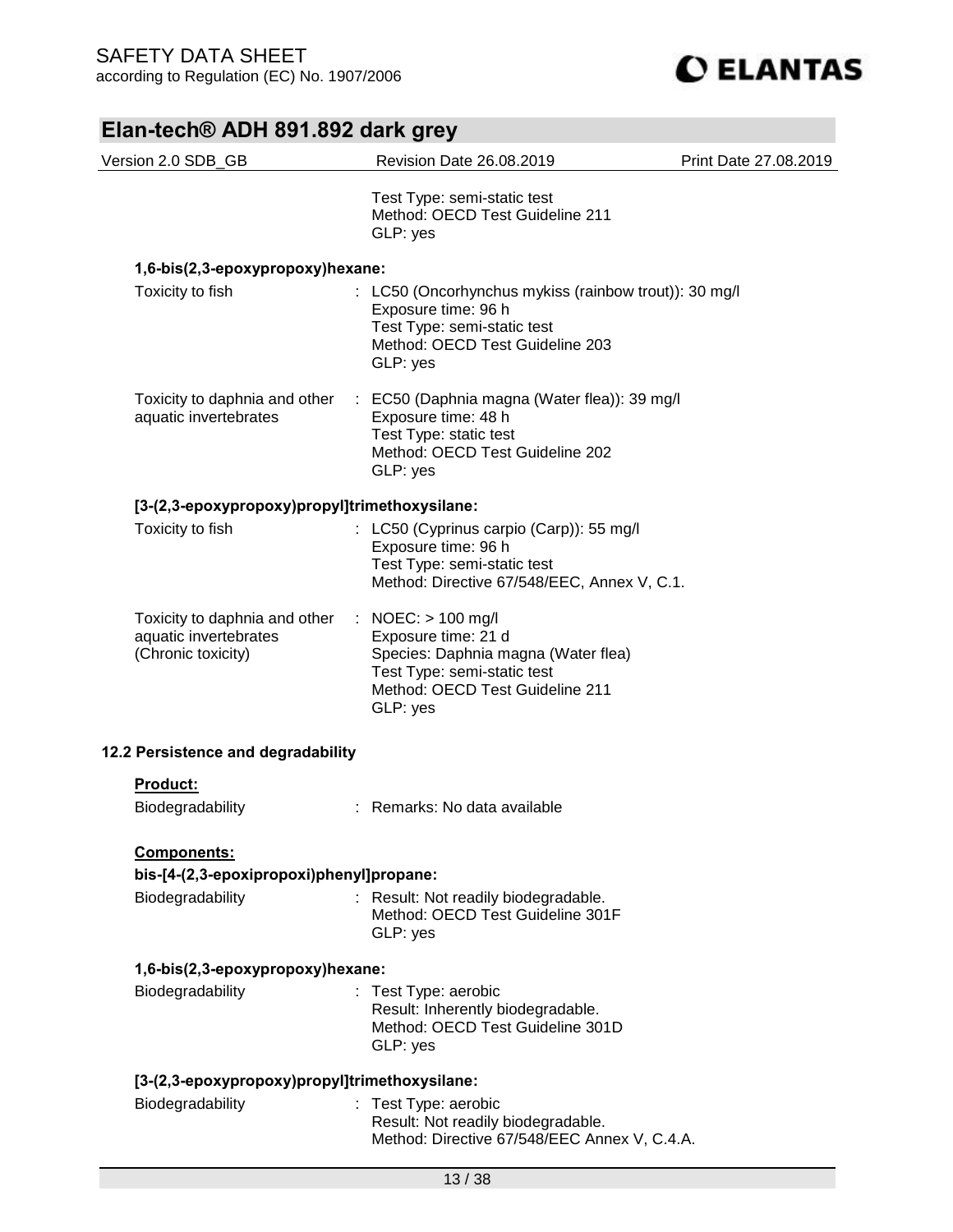

| Elan-tech® ADH 891.892 dark grey                                                                      |                                                                                                                                                                                                              |                       |
|-------------------------------------------------------------------------------------------------------|--------------------------------------------------------------------------------------------------------------------------------------------------------------------------------------------------------------|-----------------------|
| Version 2.0 SDB_GB                                                                                    | <b>Revision Date 26.08.2019</b>                                                                                                                                                                              | Print Date 27.08.2019 |
|                                                                                                       | GLP: yes                                                                                                                                                                                                     |                       |
| 12.3 Bioaccumulative potential                                                                        |                                                                                                                                                                                                              |                       |
| Product:                                                                                              |                                                                                                                                                                                                              |                       |
| <b>Bioaccumulation</b>                                                                                | : Remarks: No data available                                                                                                                                                                                 |                       |
| Components:<br>bis-[4-(2,3-epoxipropoxi)phenyl]propane:<br>Partition coefficient: n-<br>octanol/water | : $log Pow: 3,242 (25 °C)$<br>pH: 7,1<br>Method: OECD Test Guideline 117<br>GLP: yes                                                                                                                         |                       |
| 1,6-bis(2,3-epoxypropoxy)hexane:<br>Partition coefficient: n-<br>octanol/water                        | : $log Pow: 0,822 (20 °C)$<br>pH: 6 - 8<br>Method: OECD Test Guideline 107<br>GLP: yes                                                                                                                       |                       |
| 12.4 Mobility in soil                                                                                 |                                                                                                                                                                                                              |                       |
| Components:<br>1,6-bis(2,3-epoxypropoxy)hexane:<br>Distribution among<br>environmental compartments   | $:$ log Koc: 2,98<br>Method: OECD Test Guideline 121                                                                                                                                                         |                       |
| 12.5 Results of PBT and vPvB assessment                                                               |                                                                                                                                                                                                              |                       |
| <b>Product:</b>                                                                                       |                                                                                                                                                                                                              |                       |
| Assessment                                                                                            | : This substance/mixture contains no components considered<br>to be either persistent, bioaccumulative and toxic (PBT), or<br>very persistent and very bioaccumulative (vPvB) at levels of<br>0.1% or higher |                       |
| 12.6 Other adverse effects                                                                            |                                                                                                                                                                                                              |                       |
| Product:                                                                                              |                                                                                                                                                                                                              |                       |
| Additional ecological<br>information                                                                  | Remarks: An environmental hazard cannot be excluded in the<br>event of unprofessional handling or disposal.                                                                                                  |                       |
| <b>SECTION 13: Disposal considerations</b>                                                            |                                                                                                                                                                                                              |                       |

### **13.1 Waste treatment methods**

| Product |
|---------|
|---------|

: In accordance with local and national regulations. Container hazardous when empty. Do not dispose of with domestic refuse. Do not mix waste streams during collection.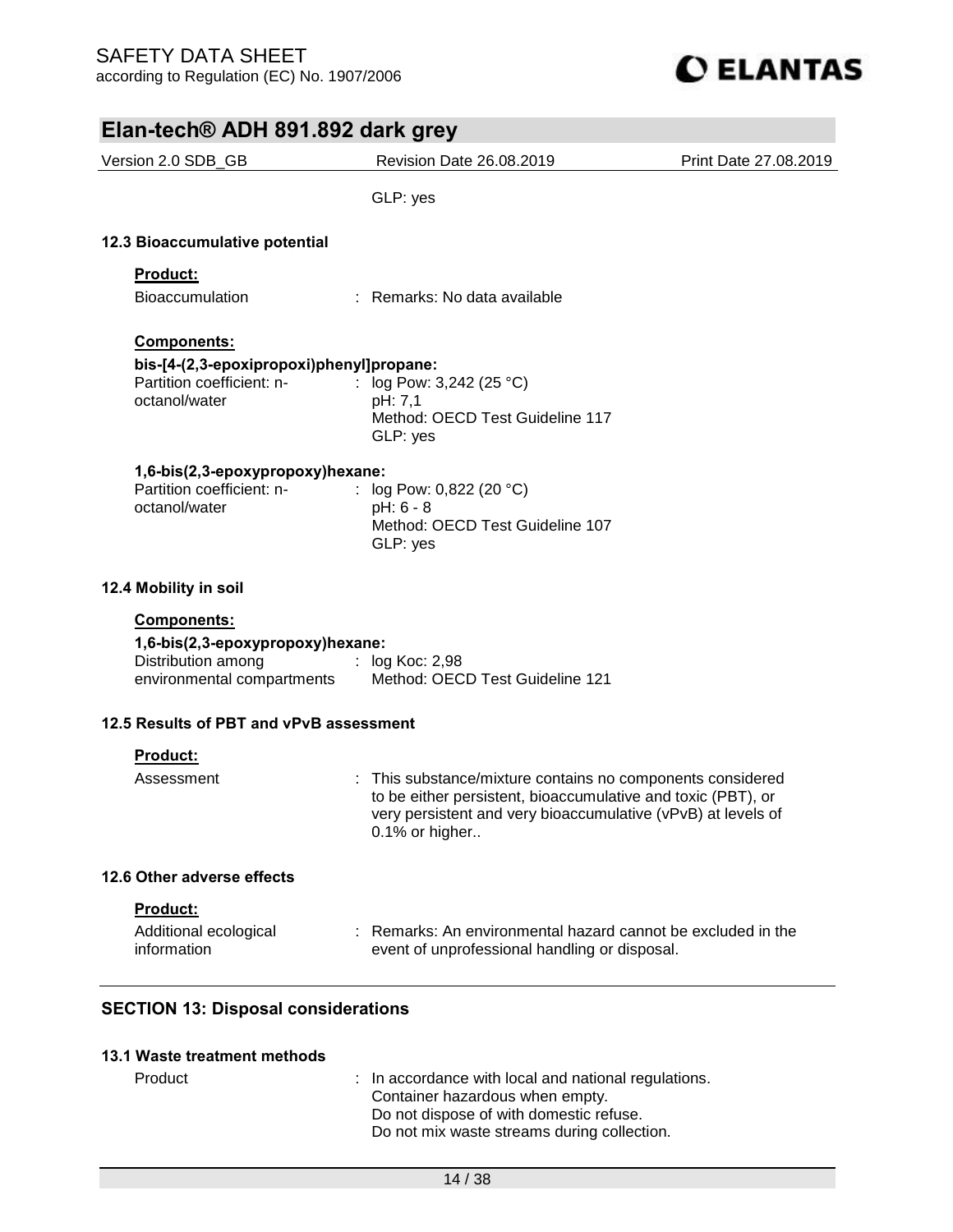

| Version 2.0 SDB_GB                                                                                                          | Revision Date 26.08.2019                                                                            | Print Date 27.08.2019 |
|-----------------------------------------------------------------------------------------------------------------------------|-----------------------------------------------------------------------------------------------------|-----------------------|
| Contaminated packaging                                                                                                      | : Empty containers should be taken to an approved waste<br>handling site for recycling or disposal. |                       |
| <b>SECTION 14: Transport information</b>                                                                                    |                                                                                                     |                       |
| 14.1 UN number                                                                                                              |                                                                                                     |                       |
| <b>ADR/RID/ADN</b>                                                                                                          | $:$ UN 3077                                                                                         |                       |
| <b>IMDG</b>                                                                                                                 | $:$ UN 3077                                                                                         |                       |
| <b>IATA</b>                                                                                                                 | : UN 3077                                                                                           |                       |
| 14.2 UN proper shipping name                                                                                                |                                                                                                     |                       |
| <b>ADR/RID/ADN</b>                                                                                                          | : ENVIRONMENTALLY HAZARDOUS SUBSTANCE, SOLID,<br>N.O.S.<br>(Epoxy resin)                            |                       |
| <b>IMDG</b>                                                                                                                 | ENVIRONMENTALLY HAZARDOUS SUBSTANCE, SOLID,<br>N.O.S.<br>(Epoxy resin)                              |                       |
| <b>IATA</b>                                                                                                                 | : Environmentally hazardous substance, solid, n.o.s.<br>(Epoxy resin)                               |                       |
| 14.3 Transport hazard class(es)                                                                                             |                                                                                                     |                       |
| <b>ADR/RID/ADN</b>                                                                                                          | $\therefore$ 9                                                                                      |                       |
| <b>IMDG</b>                                                                                                                 | $\therefore$ 9                                                                                      |                       |
| <b>IATA</b>                                                                                                                 | $\therefore$ 9                                                                                      |                       |
| 14.4 Packing group                                                                                                          |                                                                                                     |                       |
| <b>ADR/RID/ADN</b><br>Packing group<br><b>Classification Code</b><br>Hazard Identification Number : 90<br>Labels<br>Remarks | $\pm$ 111<br>$:$ M7<br>9                                                                            |                       |
| <b>IMDG</b><br>Packing group<br>Labels<br>EmS Code                                                                          | $\pm$ III<br>9<br>: F-A, S-F                                                                        |                       |
| <b>IATA</b><br>Packing instruction (cargo<br>aircraft)                                                                      | : 956                                                                                               |                       |
| Packing instruction<br>(passenger aircraft)<br>Packing group<br>Labels                                                      | : 956<br>$\mathbf{H}$<br>$9\,$                                                                      |                       |

**14.5 Environmental hazards**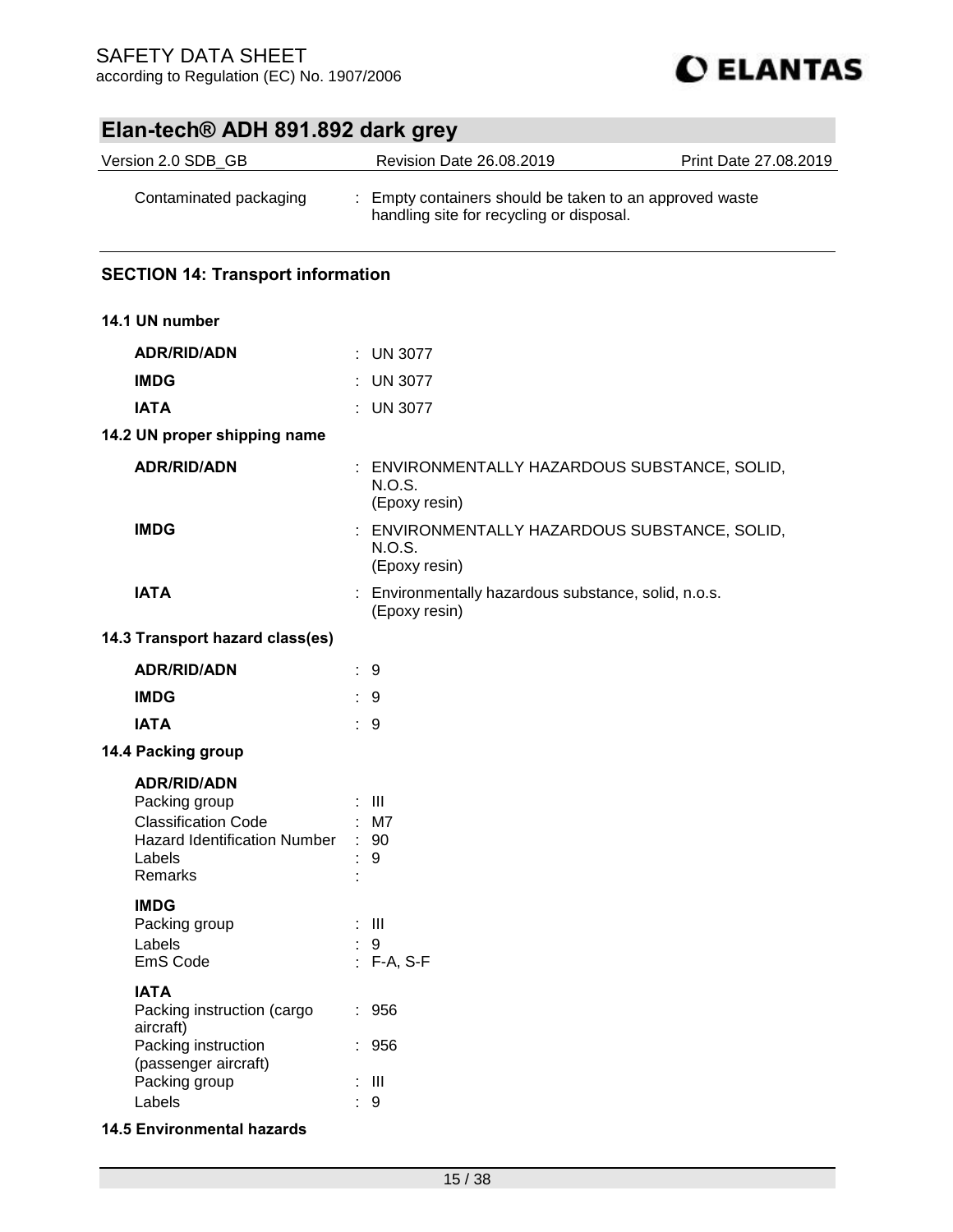

| Version 2.0 SDB GB                              | <b>Revision Date 26,08,2019</b>                                                                                                                                          | Print Date 27.08.2019 |
|-------------------------------------------------|--------------------------------------------------------------------------------------------------------------------------------------------------------------------------|-----------------------|
| <b>ADR/RID/ADN</b><br>Environmentally hazardous | : yes                                                                                                                                                                    |                       |
| <b>IMDG</b><br>Marine pollutant                 | : yes                                                                                                                                                                    |                       |
| <b>IATA</b><br>Environmentally hazardous        | $:$ yes                                                                                                                                                                  |                       |
| 14.6 Special precautions for user               |                                                                                                                                                                          |                       |
| Remarks                                         | The transport of dangerous goods, including their loading and<br>unloading, must be done by people who received the<br>necessary training required by Modal Regulations. |                       |

### **14.7 Transport in bulk according to Annex II of MARPOL 73/78 and the IBC Code**

Not applicable for product as supplied.

## **SECTION 15: Regulatory information**

### **15.1 Safety, health and environmental regulations/legislation specific for the substance or mixture** REACH - Restrictions on the manufacture, placing on the market and use of certain dangerous substances, preparations and articles (Annex XVII) : Not applicable REACH - Candidate List of Substances of Very High Concern for Authorisation (Article 59). : This product does not contain substances of very high concern (Regulation (EC) No 1907/2006 (REACH), Article 57). REACH - List of substances subject to authorisation (Annex XIV) : Not applicable Seveso III: Directive 2012/18/EU of the European Parliament and of the Council on the control of major-accident hazards involving dangerous substances. Quantity 1 Quantity 2 E2 ENVIRONMENTAL HAZARDS 200 t 500 t Volatile organic compounds : Directive 2010/75/EU of 24 November 2010 on industrial emissions (integrated pollution prevention and control) Volatile organic compounds (VOC) content: 1 %, 11,3 g/l Remarks: VOC content excluding water Other regulations : For the product composition, we do not add any of the substances listed in the European Directive 2011/65/EU (RoHS 2, RoHS 3, and China RoHS).